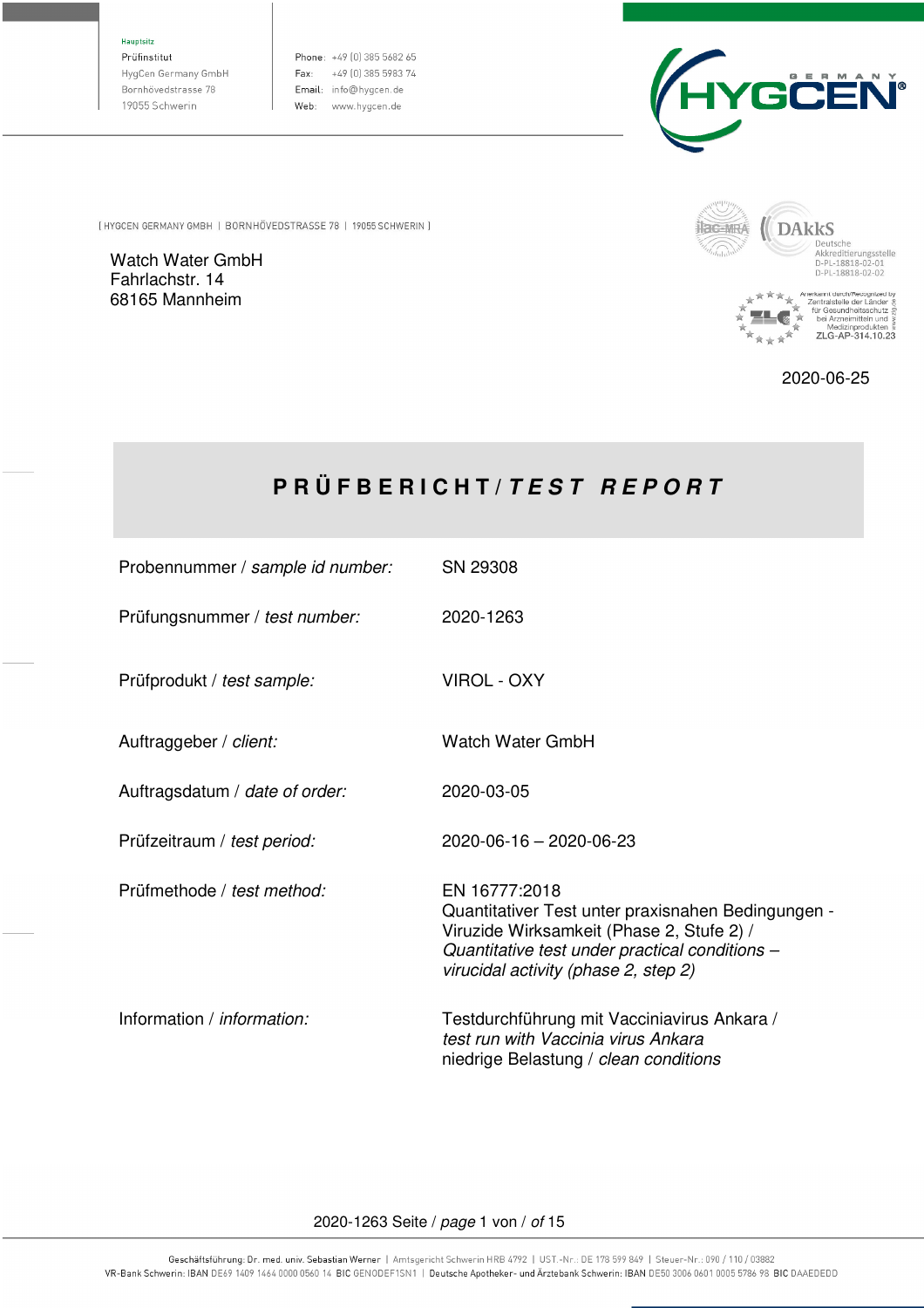

## **Identifizierung der Probe /** *identification of the sample*

| Prüfprodukt / test sample:                                                                                                 | <b>VIROL - OXY</b>                              |
|----------------------------------------------------------------------------------------------------------------------------|-------------------------------------------------|
| Probennummer / sample id number:                                                                                           | SN 29308                                        |
| Chargennummer / batch number:                                                                                              | VO2020D03M03                                    |
| Formulierungscode / formulation code:                                                                                      | nicht angegeben / not specified                 |
| Lieferdatum / date of delivery:                                                                                            | 2020-03-09                                      |
| Lagerbedingungen / storage conditions:                                                                                     | die des Herstellers / those of the manufacturer |
| Vom Hersteller zur Anwendung empfohlenes<br>Verdünnungsmittel / sample diluent<br>recommended by the manufacturer for use: | Leitungswasser / tap water                      |
| Aussehen / appearance:                                                                                                     | rosa Pulver / pink powder                       |
| Geruch / odour.                                                                                                            | produktspezifisch / product specific            |
| Wirkstoffsubstanz(en) laut<br>Herstellerangaben / active substance(s)<br>according to the manufacturer:                    | in 100g / per 100g:<br>4.67g $H_2O_2$           |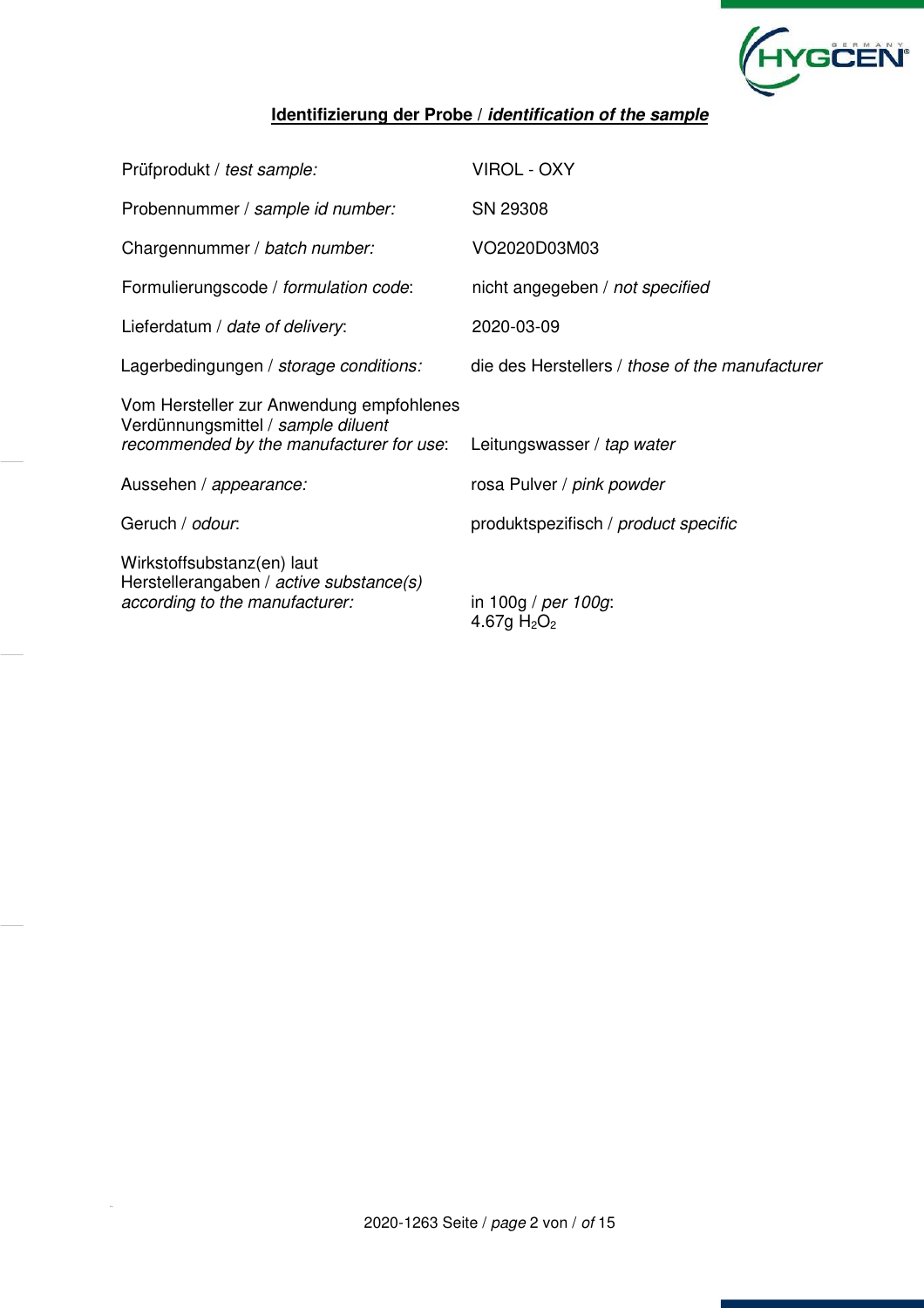

## **Prüfverfahrensbeschreibung /** *description of the test method*

Prüfmethode / test method: EN 16777 (2018)\*:

Chemische Desinfektionsmittel und Antiseptika - Quantitativer Versuch auf nicht porösen Oberflächen ohne mechanische Einwirkung zur Bestimmung der viruziden Wirkung im humanmedizinischen Bereich - Prüfverfahren und Anforderungen

(Phase 2, Stufe 2)

EN 16777 (2018)\*:

Chemical disinfectants and antiseptics - Quantitative non-porous surface test without mechanical action for the evaluation of virucidal activity of chemical disinfectants used in the medical area - Test method and requirements

(phase 2, step 2)

SOP 02-204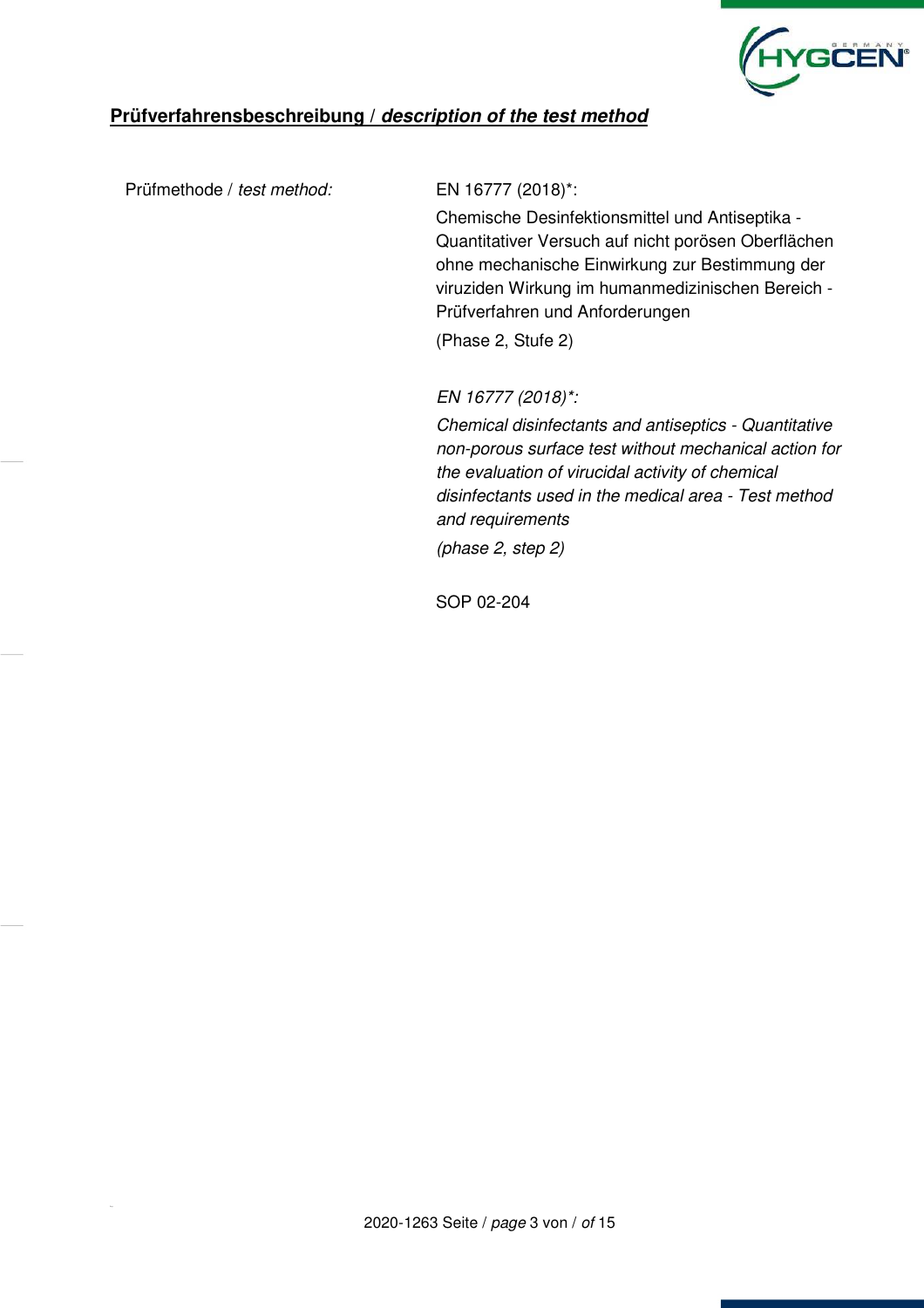

# **Prüfverfahrensbeschreibung /** *description of the test method*

| Prüftemperatur(en) /<br>test temperature(s):                    | $20^{\circ}$ C ± 1 $^{\circ}$ C                                                                                                                                                                                                                                                                                                                                                                                                                                                                                                                          |                                       |
|-----------------------------------------------------------------|----------------------------------------------------------------------------------------------------------------------------------------------------------------------------------------------------------------------------------------------------------------------------------------------------------------------------------------------------------------------------------------------------------------------------------------------------------------------------------------------------------------------------------------------------------|---------------------------------------|
| Produktprüfkonzentration(en) /<br>sample test concentration(s): | 1%, 0.5%, 0.25% (m/v)<br>Tatsächliche Prüfkonzentrationen /<br>real test concentrations                                                                                                                                                                                                                                                                                                                                                                                                                                                                  |                                       |
| Belastungssubstanz(en) /<br>interfering substance(s):           | niedrige Belastung / clean conditions:<br>0,3g/l Rinderserumalbumin /<br>0.3g/l bovine serum albumin                                                                                                                                                                                                                                                                                                                                                                                                                                                     |                                       |
| Prüfviren / test organism(s):                                   | Modifiziertes Vacciniavirus<br>Stamm Ankara (MVA) /<br>Modified Vaccinia virus strain<br>Ankara (MVA)<br>Passage Nr. / passage no:                                                                                                                                                                                                                                                                                                                                                                                                                       | <b>ATCC VR-1508</b><br>P <sub>2</sub> |
| Zelllinie zur Vermehrung /<br>cell line for replication:        | BHK-21 Zellen / BHK-21 cells<br>Passage Nr. / passage no:                                                                                                                                                                                                                                                                                                                                                                                                                                                                                                | CCLV-RIE 179<br>P33                   |
| Titrationsverfahren /<br>method of titration:                   | Virustitration auf Zellen als Monolayer<br>Mikrotiterplatten. 0,5ml Produktprüflösung werden mit 4,5ml<br>eiskaltem DMEM + 2% FKS bis zu einer Verdünnung von<br>10 <sup>-8</sup> verdünnt. 100µl von jeder Verdünnung wurden in 8<br>wells der Mikrotiterplatte pipettiert. / virus titration on cells as<br>monolayer in 96-well microtitre plates. 0.5ml sample test<br>solution were diluted with 4.5ml icecold DMEM with 2% FBS<br>up to a dilution of 10 $^8$ .100 $\mu$ l of each dilution were pipetted<br>into 8 wells of the microtitre plate. | in 96-Well                            |

Einwirkzeit(en) / contact time(s): 10 Minuten / minutes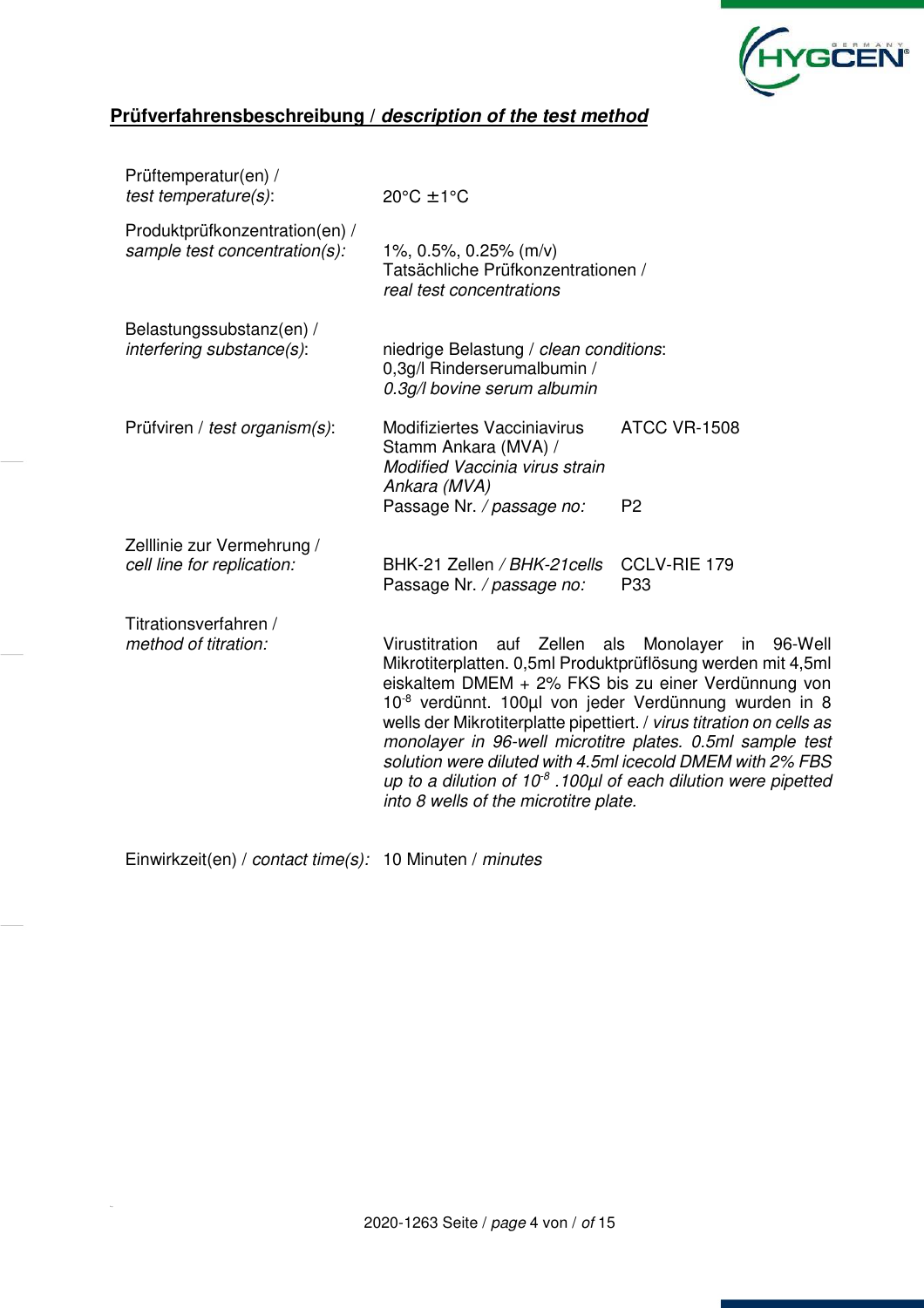

# **Prüfverfahrensbeschreibung /** *description of the test method*

| Bebrütungstemperatur /<br><i>incubation temperature:</i>                                               | $36^{\circ}$ C ± 1°C                                                                                                                                                                                                                                                     |  |  |  |  |
|--------------------------------------------------------------------------------------------------------|--------------------------------------------------------------------------------------------------------------------------------------------------------------------------------------------------------------------------------------------------------------------------|--|--|--|--|
| Probenverdünnungsmittel /<br>diluent used for test solution:                                           | Wasser standardisierter Härte /<br>hard water according to standard                                                                                                                                                                                                      |  |  |  |  |
| Verfahren zur Beendigung der Wirkung<br>des Produktes und / procedure to stop<br>action of the sample: | Verdünnung bis 10 <sup>-4</sup> innerhalb von 10 sec mit<br>eisgekühltem DMEM + 2% FBS /<br>Dilution up to 10 <sup>-4</sup> within 10 sec with ice-cold DMEM +<br><b>2% FBS</b>                                                                                          |  |  |  |  |
| Stabilität der Produktverdünnung /<br>stability of the product dilution:                               | Keine Veränderungen der Stabilität und des<br>Aussehens während der Testdurchführung. /<br>No changes in stability and appearance during the test<br>procedure.                                                                                                          |  |  |  |  |
|                                                                                                        | kein Niederschlag oder Ausfällungen /<br>no flocculants or precipitation                                                                                                                                                                                                 |  |  |  |  |
| pH-Werte / pH-values 20°C:                                                                             | 1% in WSH <sup>*</sup><br>2.42<br>$0.5\%$ in WSH<br>2.43<br>0.25% in WSH<br>2.95                                                                                                                                                                                         |  |  |  |  |
|                                                                                                        | * WSH Wasser standardisierter Härte /<br>hard water according to the standard                                                                                                                                                                                            |  |  |  |  |
| Kontrolle der Zellsensibilität /<br>control of cell susceptibility:                                    | Vergleichende Virustitrationen wurden<br>auf Zellen<br>welche mit 0,01% Produktlösung bzw. PBS behandelt<br>wurden, durchgeführt / comparative virus titrations were<br>performed on cells, which had been treated with 0.01%<br>solution of the sample respectively PBS |  |  |  |  |
| Referenz Virusinaktivierung /<br>reference virus inactivation:                                         | 0,1% (v/v) Glutaraldehydlösung /<br>$0.1\%$ (v/v) Glutaraldehyde solution                                                                                                                                                                                                |  |  |  |  |
|                                                                                                        | Einwirkzeiten / contact times: 10min                                                                                                                                                                                                                                     |  |  |  |  |
| Prüfanforderung / test requirement:                                                                    |                                                                                                                                                                                                                                                                          |  |  |  |  |
| EN 16777:                                                                                              | Reduktion / $reduction \geq 4$ lg                                                                                                                                                                                                                                        |  |  |  |  |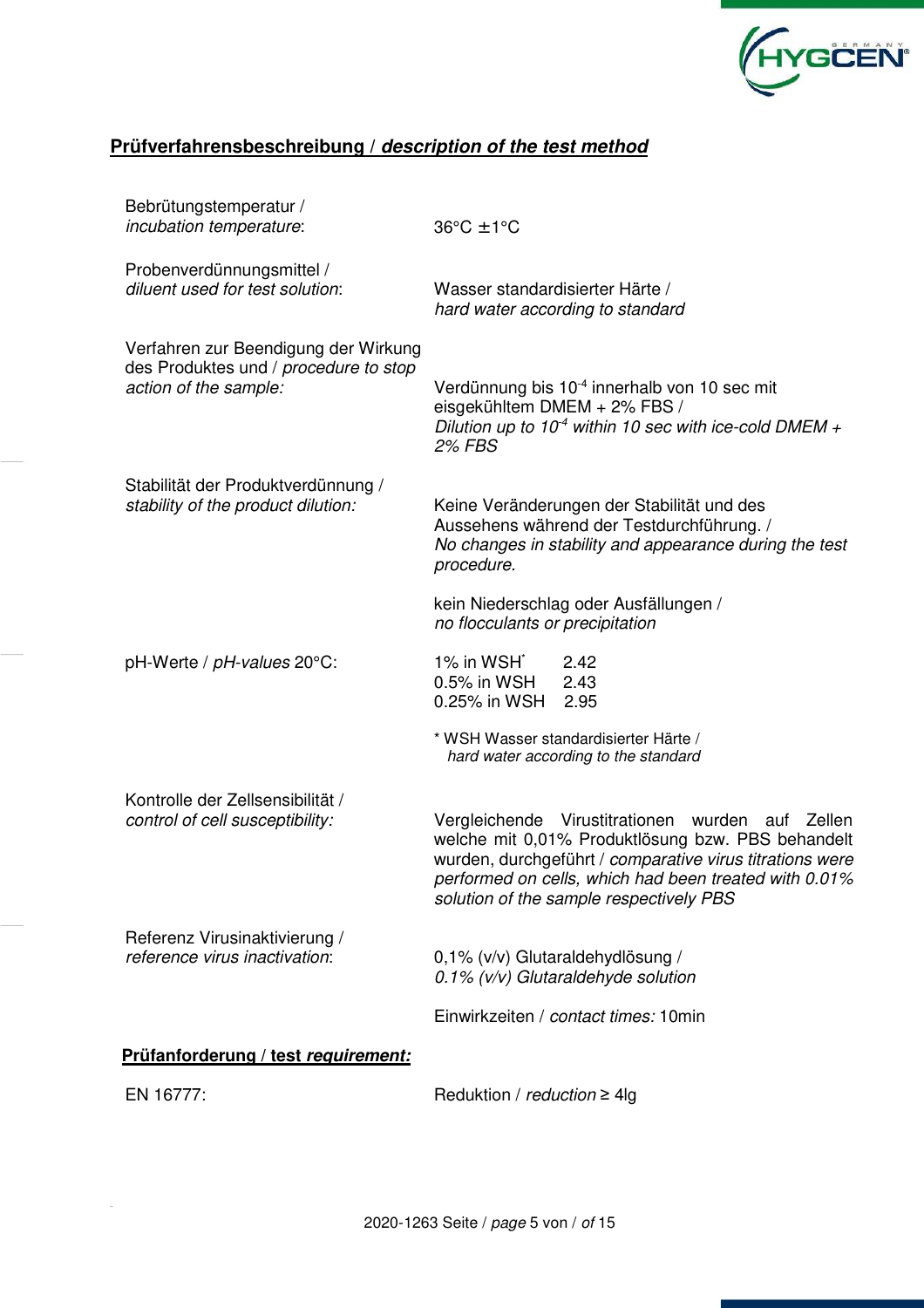

### **Versuchsdurchführung /** *test procedure*

50µl des Virusinokulums wurden in die Mitte einer jeden Prüfscheibe pipettiert und bis zur sichtbaren Trocknung in der Laminar Flow Bank getrocknet. Die maximale Trocknungszeit betrug 60 min. Die Scheiben wurden innerhalb von 2h nach Ablauf der Trocknungszeit verwendet.

Die Scheiben wurden anschließend mit 100µl Prüflösung bedeckt. Nach Ablauf der Einwirkzeit erfolgte eine Beschichtung der Prüfkörper mit 900µl eiskaltem DMEM, 1min vortexen und anschließende Verdünnung bis 10 $^8$  in eiskaltem DMEM + 2% FKS. Anschließend erfolgte die Titration auf der Zellkultur.

Dazu wurden die Proben in ganzzahligen Potenzen von 10 in 4°C kaltem Medium (DMEM mit 2% FKS) verdünnt. Jeweils 100 µl einer Verdünnung wurden in 8 Vertiefungen einer 96-Well-Mikrotiterplatte gegeben. Die Prüfung erfolgte in zweifach-Bestimmung.

Nach einer Inkubation von 4-7 Tagen bei 37°C im CO<sub>2</sub>- Brutschrank wurden mittels eines inversen Mikroskops die zytopathogenen Effekte abgelesen.

50*μ*l of virus inoculum were pipetted into the center of each test disc and dried until visible dryness in the laminar flow bench. The maximum drying time was 60 min. The carriers were used within 2 hours after the drying time.The carriers were covered with 100*μ*l test solution. After the contact time the carriers were covered with 900*μ*l of ice-cold DMEM, vortexed for 1min and subsequently diluted up to  $10<sup>8</sup>$  in ice-cold MEM + 2% FCS. Then the titration was performed in the cell culture.

For this purpose, the samples were diluted in integral powers of 10 in  $4^{\circ}$ C cold medium (DMEM with 2% FBS). Each 100 *μ*l of a dilution was added to 8 wells of a 96-well microtiter plate. The test was performed in duplicate.

After incubation for 4-7 days at 37 $\degree$ C in a CO<sub>2</sub> incubator, the cytopathogenic effects were read off by means of an inverted microscope.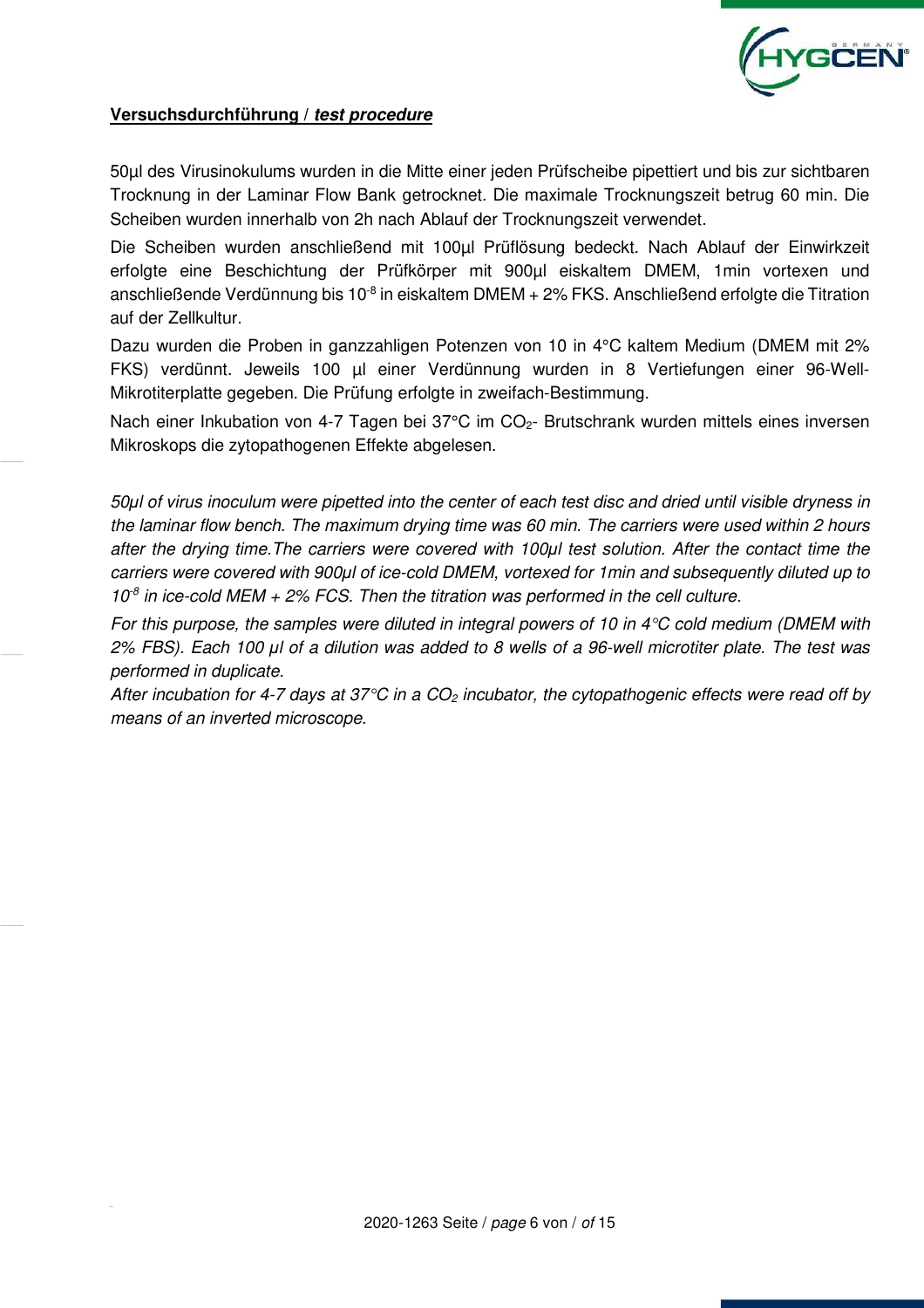

### **Berechnung der viruziden Wirksamkeit /** *calculation of the virucidal activity*

Der TCID50 wurde entsprechend der Methode von Spearman und Kärber berechnet / TCID50 was calculated according to the method of Spearman and Kärber

$$
m = x_k + d/2 - d \sum p_i
$$

- m = Negativer dekadischer Logarithmus des Titers auf Basis des Prüfvolumens / negative decimal logarithm of the titre based on the test volume
- x<sub>k</sub> = Logarithmus der niedrigsten Dosierung (Verdünnungsstufe), bei der alle Prüfobjekte eine positive Reaktion abgeben / logarithm of lowest dose (dilution level) at which all test objects exhibit a positive reaction
- d = Logarithmus des Verdünnungsfaktors / logarithm of dilution factor
- $p_i =$  Beobachtete Reaktionsrate / observed reaction rate

#### Berechnung der Standardabweichung / calculation of the standard error

$$
S_m = \sqrt{d^2 \sum \{p_i (1 - p_i)\} / (n - 1)\}}
$$

- $S_m =$  Standardfehler des logarithmischen Titers / standard error of logarithmic titre
- d = Logarithmus des Verdünnungsfaktors / logarithm of dilution factor
- $p_i =$ Beobachtete Reaktionsrate / observed reaction rate
- n = Anzahl der Prüfobjekte je Verdünnung / number of test objects per dilution

#### Berechnung der Reduktion / calculation of the reduction

$$
R_{T1}=a-b
$$

- $R_{T1}$  = Reduktion des ersten Prüflaufs / reduction from first test run
- $a =$  Ig TCID<sub>50</sub>/ml der Kontrolltitration aus dem ersten Prüflauf / *lg TCID<sub>50</sub>/ml of control titration of the first test run*
- $b =$  lg TCID<sub>50</sub>/ml der "Restvirus"-Titration aus dem ersten Prüflauf / lg TCID<sub>50</sub>/ml of "rest virus" titration of the first test run

#### Berechnung des 95 %-Vertrauensbereich von R aus der ersten Annäherung / calculation of the 95 % confidence interval of R of the first approach

$$
K_{\scriptscriptstyle R(T1)}=2\!\times\!\sqrt{S_a^{\,2}+S_b^{\,2}}
$$

 $K_{R(T1)} = 95$  %-Vertrauensbereich von R aus dem ersten Prüflauf / 95 % confidence interval of the R of the first test run

- $S_a =$  Standardfehler der Kontrolltitration aus dem ersten Prüflauf / standard error of control titration of the first test run
- $2S_a = 95$ %-Vertrauensbereich der Kontrolltitration aus dem ersten Prüflauf / 95 % confidence interval of control titration of the first test run
- $S_h$  = Standardfehler der "Restvirus"-Titration aus dem ersten Prüflauf / standard error of "rest virus" titration of the first test run
- $2S_b = 95$  %-Vertrauensbereich der "Restvirus"-Titration aus dem ersten Prüflauf / 95 % confidence interval of "rest virus" titration of the first test run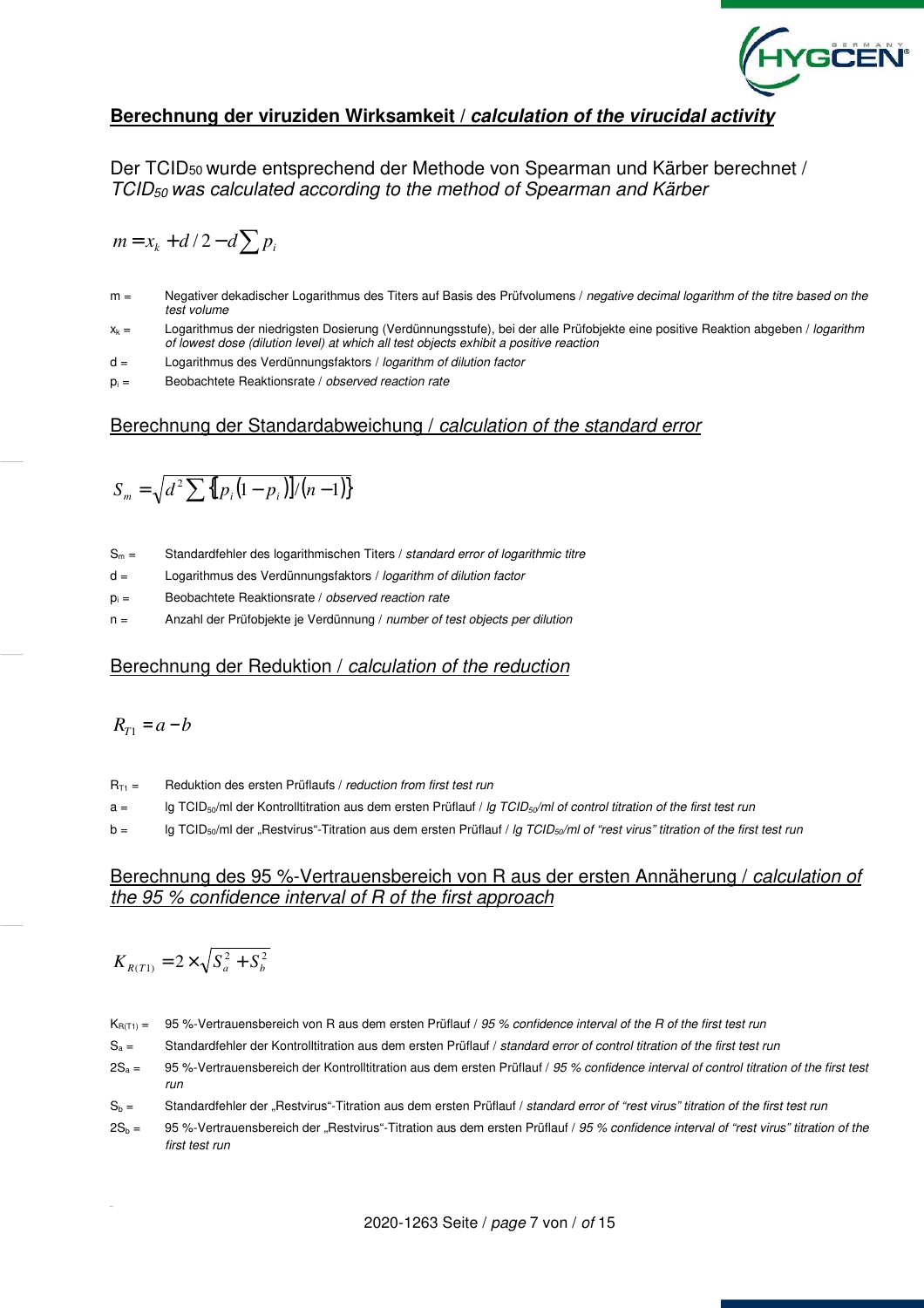

Sofern im Testansatz mit Desinfektionsmittel kein "Restvirus" mehr nachweisbar ist, entspricht das 95% KI des RF des Testansatzes dem des Kontrollansatzes.

Von einer Wirksamkeit des Desinfektionsmittels gegen Viren wird immer dann ausgegangen, wenn der Reduktionsfaktor ≥ 4lg-Stufen beträgt.

In case no "residual virus" is detectable in the test procedure with test corresponds this with the 95% CI of the RF of the test procedure with the control.

For virucidal activity the product shall demonstrate at least a decimal lg reduction factor of *≥* 4lg units.

Zusammenfassungen der Ergebnisse des quantitativen Labortests unter praxisnahen Bedingungen entsprechend EN 16777 mit Vaccinia Virus Ankara sind in den Tabellen 1- 2 dargestellt. In Tabelle 3 sind die Ergebnisse der Kontrollen zusammengefasst.

Summaries of the results of the quantitative suspension test according EN 16777 with Vaccinia Virus Ankara are shown in tables 1-2. In table 3 the results of the controls are summarized.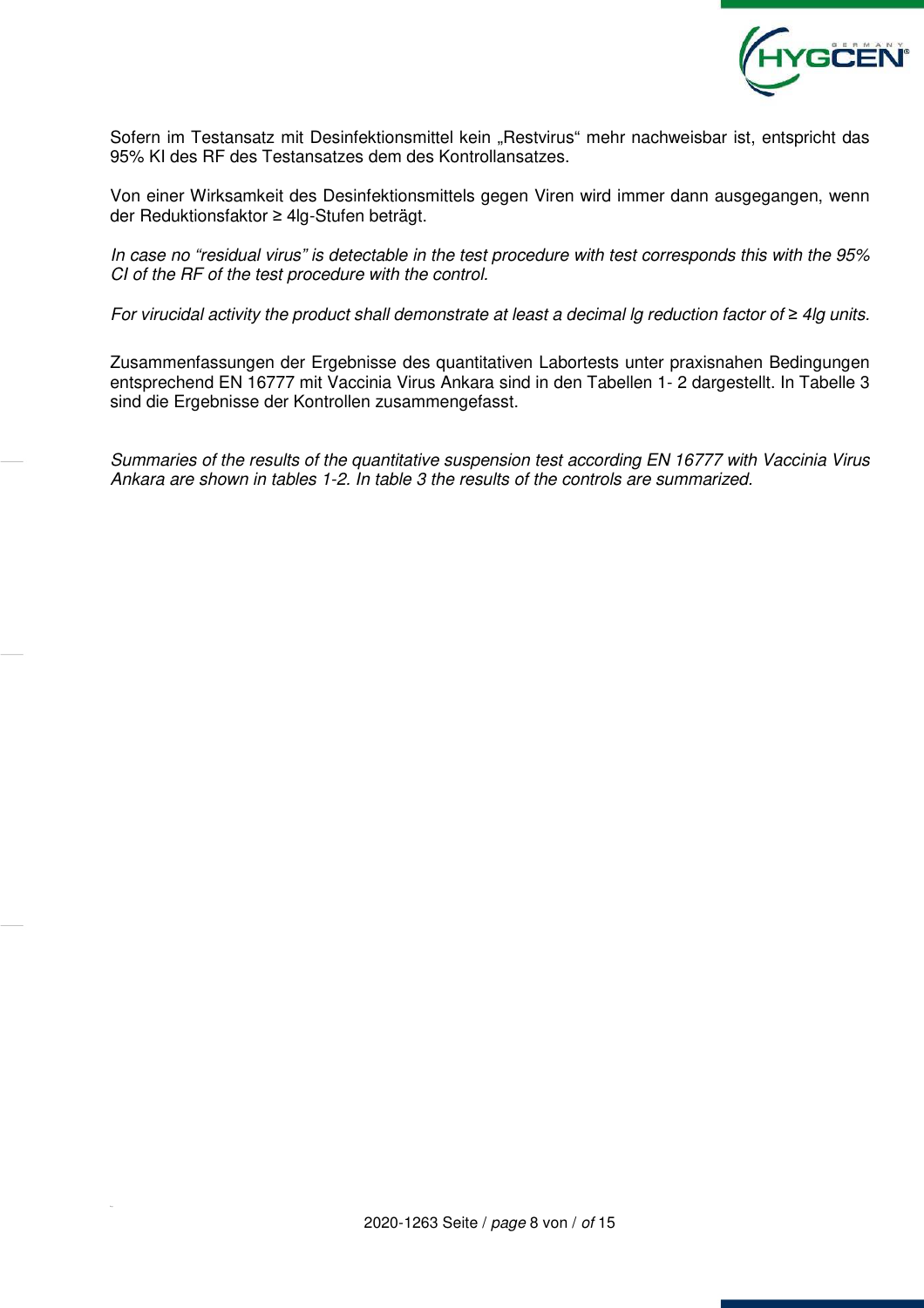

# **Ergebnisse Vaccinia Virus Ankara /** *test results Vaccinia Virus Ankara*

Tabelle 1 / table 1: Zusammenfassung der Ergebnisse von Vaccinia Virus Ankara /

| Produktkonzentration /<br>test sample<br>concentration               | Belastung /<br>interfering<br>substance                                                                                                                                                 | $CD_{50}$ | Scheibe Nr. /<br>carrier no. | lg-TCID <sub>50</sub> nach<br>min<br>$lg$ -TCID <sub>50</sub> after |  |  |
|----------------------------------------------------------------------|-----------------------------------------------------------------------------------------------------------------------------------------------------------------------------------------|-----------|------------------------------|---------------------------------------------------------------------|--|--|
|                                                                      |                                                                                                                                                                                         |           |                              | min                                                                 |  |  |
| (m/v)                                                                |                                                                                                                                                                                         |           |                              | 10 <sub>min</sub>                                                   |  |  |
| VIROL - OXY                                                          | 0.3g/IBSA                                                                                                                                                                               | ≤ 1.50    | 1                            | ≤ $1.50 + 0.00$                                                     |  |  |
| $1\%$                                                                |                                                                                                                                                                                         |           | $\overline{2}$               | $\leq 1.50 + 0.00$                                                  |  |  |
| VIROL - OXY                                                          | 0.3g/IBSA                                                                                                                                                                               | ≤ 1.50    | 1                            | ≤ $1.50 + 0.00$                                                     |  |  |
| 0.5%                                                                 |                                                                                                                                                                                         |           | $\overline{2}$               | ≤ 1.50 + 0.00                                                       |  |  |
| VIROL - OXY                                                          | 0.3g/IBSA                                                                                                                                                                               | ≤ 1.50    | 1                            | ≤ $1.50 + 0.00$                                                     |  |  |
| 0.25%                                                                |                                                                                                                                                                                         |           | $\overline{2}$               | ≤ 1.50 + 0.00                                                       |  |  |
| Viruskontrolle nach<br>Antrocknung / virus                           | 0.3g/IBSA                                                                                                                                                                               | n.a.      | 1                            | $6.00 \pm 0.38$                                                     |  |  |
| control after drying                                                 |                                                                                                                                                                                         |           | $\overline{2}$               | $6.13 \pm 0.36$                                                     |  |  |
| TCID <sub>50</sub><br>CD <sub>50</sub><br>n.a.<br>n.d.<br><b>BSA</b> | Tissue culture infectious dose<br>Zytotoxische Dosis / cytotoxic dose<br>nicht anwendbar / not applicable<br>nicht durchgeführt / not done<br>Rinderserumalbumin / bovine serum albumin |           |                              |                                                                     |  |  |

### summary of the results with Vaccinia Virus Ankara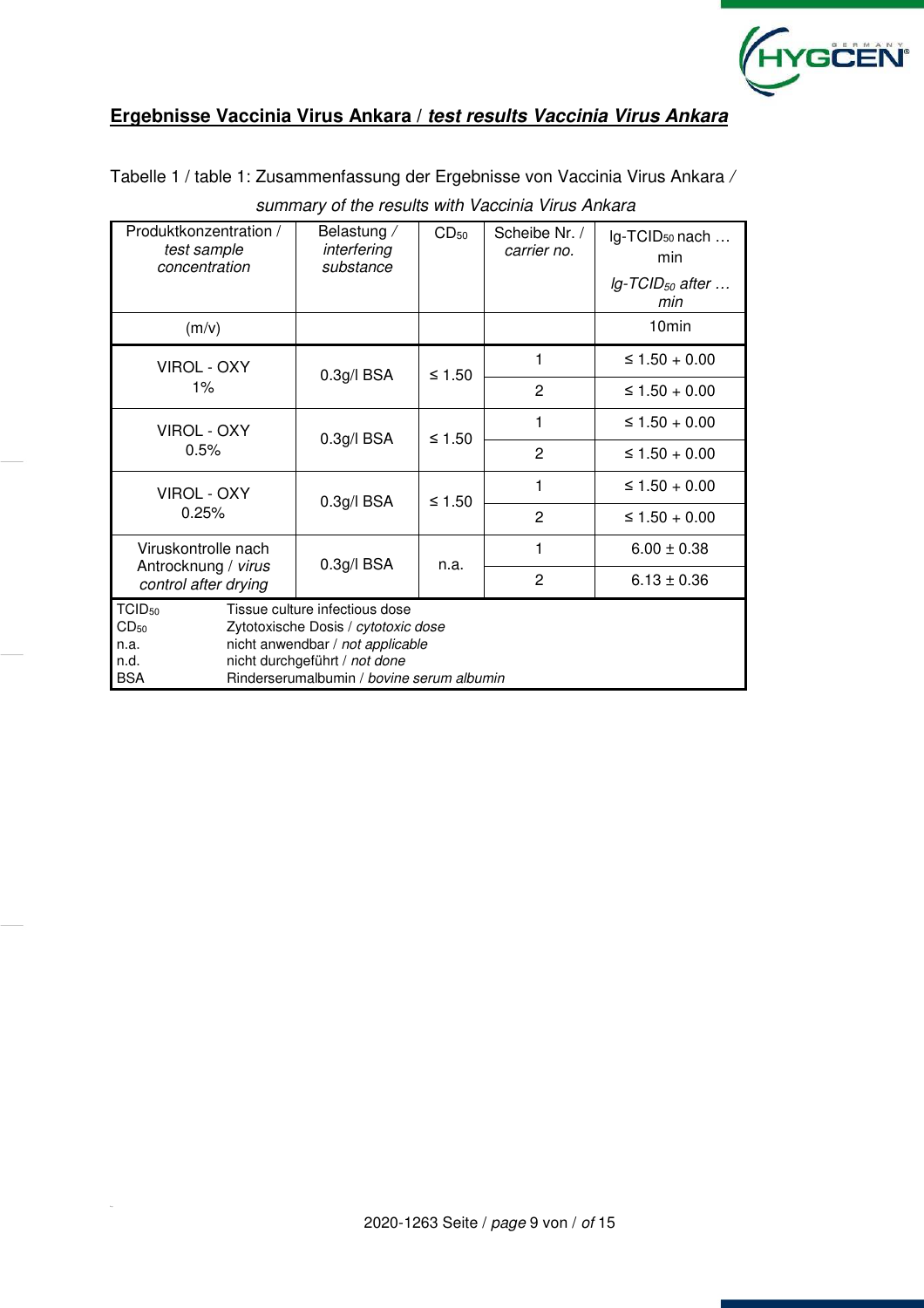

# **Ergebnisse Vaccinia Virus Ankara /** *test results Vaccinia Virus Ankara*

Tabelle 2 / table 2: Zusammenfassung der Ergebnisse zur Inaktivierung von Vaccinia Virus Ankara / summary of the results of the inactivation tests with Vaccinia Virus Ankara

| Produktkonzentration<br>test sample<br>concentration | Belastung /<br>CD <sub>50</sub><br>interfering<br>substance       |          | Scheibe Nr. /<br>carrier no. | Reduktionsfaktor<br>nachmin $\angle$<br>reduction factor<br>aftermin<br>einschließlich / including<br>95% KI<br>$[lg-TCID50]$ |  |  |  |
|------------------------------------------------------|-------------------------------------------------------------------|----------|------------------------------|-------------------------------------------------------------------------------------------------------------------------------|--|--|--|
| (m/v)                                                |                                                                   |          |                              | 10 <sub>min</sub>                                                                                                             |  |  |  |
|                                                      |                                                                   |          | 1                            | $\geq 4.50 \pm 0.38$                                                                                                          |  |  |  |
| VIROL - OXY 1%                                       | $0.3g/l$ BSA                                                      | $≤ 1.50$ | $\overline{c}$               | $\geq 4.63 \pm 0.36$                                                                                                          |  |  |  |
|                                                      |                                                                   |          | Mittelwert /<br>average      | $\geq 4.57 \pm 0.52$                                                                                                          |  |  |  |
|                                                      | 0.3g/IBSA                                                         |          | 1                            | $\geq 4.50 \pm 0.38$                                                                                                          |  |  |  |
| <b>VIROL - OXY 0.5%</b>                              |                                                                   |          | $\overline{2}$               | $\geq 4.63 \pm 0.36$                                                                                                          |  |  |  |
|                                                      |                                                                   | ≤ 1.50   | Mittelwert /<br>average      | $\geq 4.57 \pm 0.52$                                                                                                          |  |  |  |
|                                                      |                                                                   |          | 1                            | $\geq 4.50 \pm 0.38$                                                                                                          |  |  |  |
| <b>VIROL - OXY 0.25%</b>                             | $0.3g/I$ BSA                                                      | $≤ 1.50$ | $\overline{2}$               | $\geq 4.63 \pm 0.36$                                                                                                          |  |  |  |
|                                                      |                                                                   |          | Mittelwert /<br>average      | $\geq$ 4.57 ± 0.52                                                                                                            |  |  |  |
| TCID <sub>50</sub>                                   | Tissue culture infectious dose                                    |          |                              |                                                                                                                               |  |  |  |
| CD <sub>50</sub>                                     | Zytotoxische Dosis / cytotoxic dose                               |          |                              |                                                                                                                               |  |  |  |
| n.a.                                                 | nicht anwendbar / not applicable<br>nicht durchgeführt / not done |          |                              |                                                                                                                               |  |  |  |
| n.d.                                                 |                                                                   |          |                              |                                                                                                                               |  |  |  |
| <b>BSA</b><br>KI                                     | Rinderserumalbumin / bovine serum albumin                         |          |                              |                                                                                                                               |  |  |  |
| Konfidenzintervall / confidence interval             |                                                                   |          |                              |                                                                                                                               |  |  |  |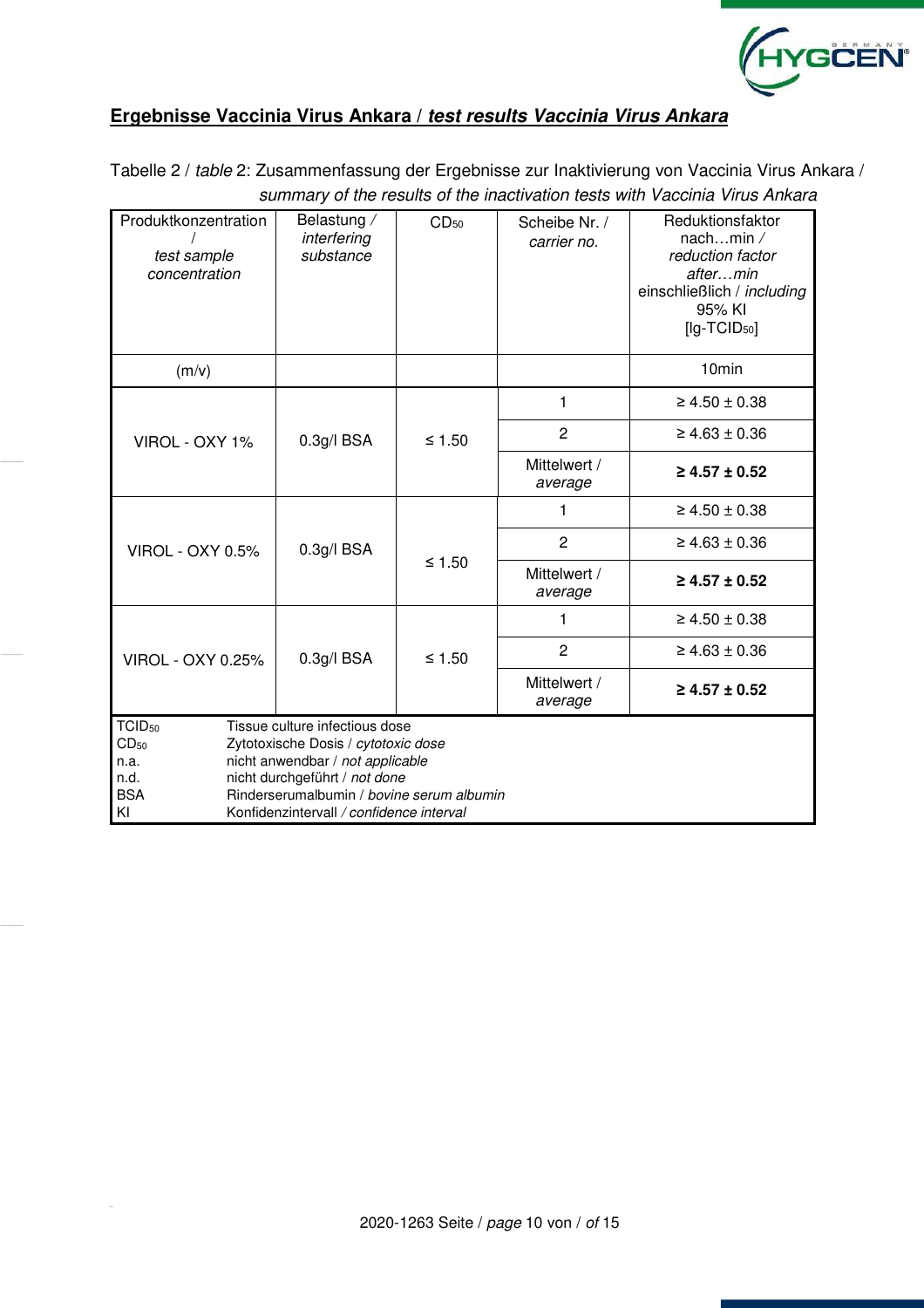

# **Ergebnisse Vaccinia Virus Ankara /** *test results Vaccinia Virus Ankara*

Tabelle 3 / table 3: Viruskontrollen und Referenzinaktivierung mit Vaccinia Virus Ankara /

| Konzentration der Kontrolle /                                                                                                                                                                                                                                                                                                               | Belastung /              | CD <sub>50</sub> | Ig-TCID <sub>50</sub> nach  min     |                           |                    |  |  |
|---------------------------------------------------------------------------------------------------------------------------------------------------------------------------------------------------------------------------------------------------------------------------------------------------------------------------------------------|--------------------------|------------------|-------------------------------------|---------------------------|--------------------|--|--|
| concentration of the control                                                                                                                                                                                                                                                                                                                | interfering<br>substance |                  | $lg$ -TCID <sub>50</sub> after  min |                           |                    |  |  |
|                                                                                                                                                                                                                                                                                                                                             |                          | $\Omega$         |                                     | 10                        | 60                 |  |  |
| Glutaraldehyd $0.1\%$ ( $v/v$ )                                                                                                                                                                                                                                                                                                             | $0.3g/l$ BSA             | $≤ 2.50$         | n.d.                                | $\leq$ 2.50 $\pm$<br>0.00 | n.d.               |  |  |
| Viruskontrolle vor<br>Antrocknung / virus control<br>before drying                                                                                                                                                                                                                                                                          | $0.3g/l$ BSA             | n.a.             | 6.25 $\pm$<br>0.33                  |                           | n.d.               |  |  |
| Viruskontrolle nach<br>Antrocknung / virus control<br>after drying                                                                                                                                                                                                                                                                          | $0.3g/l$ BSA             | n.a.             | n.d.                                | 6.07 $\pm$<br>0.52        | n.d.               |  |  |
| Nachwirkungskontrolle /<br>inactivation control<br>1% VIROL - OXY                                                                                                                                                                                                                                                                           | 0.3g/IBSA                | n.a.             | 6.75 $\pm$<br>n.d.<br>0.32          |                           | n.d.               |  |  |
| Nachwirkungskontrolle WSH /<br><i>inactivation control</i><br>hard water                                                                                                                                                                                                                                                                    | $0.3g/l$ BSA             | n.a.             | $7.13 \pm$<br>0.36                  | n.d.                      | n.d.               |  |  |
| Zellsensibilität /<br>cell susceptibility<br>(PBS)                                                                                                                                                                                                                                                                                          | $0.3g/l$ BSA             | n.a.             | n.d.<br>n.d                         |                           | 6.25 $\pm$<br>0.32 |  |  |
| Zellsensibilität /<br>cell susceptibility<br>(0.01% VIROL - OXY)                                                                                                                                                                                                                                                                            | $0.3g/l$ BSA             | n.a.             | n.d.                                | n.d.                      | 6.25 $\pm$<br>0.32 |  |  |
| TCID <sub>50</sub><br>Tissue culture infectious dose<br>$CD_{50}$<br>Zytotoxische Dosis / cytotoxic dose<br>nicht anwendbar / not applicable<br>n.a.<br>nicht durchgeführt / not done<br>n.d.<br><b>BSA</b><br>Rinderserumalbumin / bovine serum albumin<br><b>PBS</b><br>Phosphat gepufferte Salzlösung / phosphate buffered salt solution |                          |                  |                                     |                           |                    |  |  |

virus controls and reference inactivation of Vaccinia Virus Ankara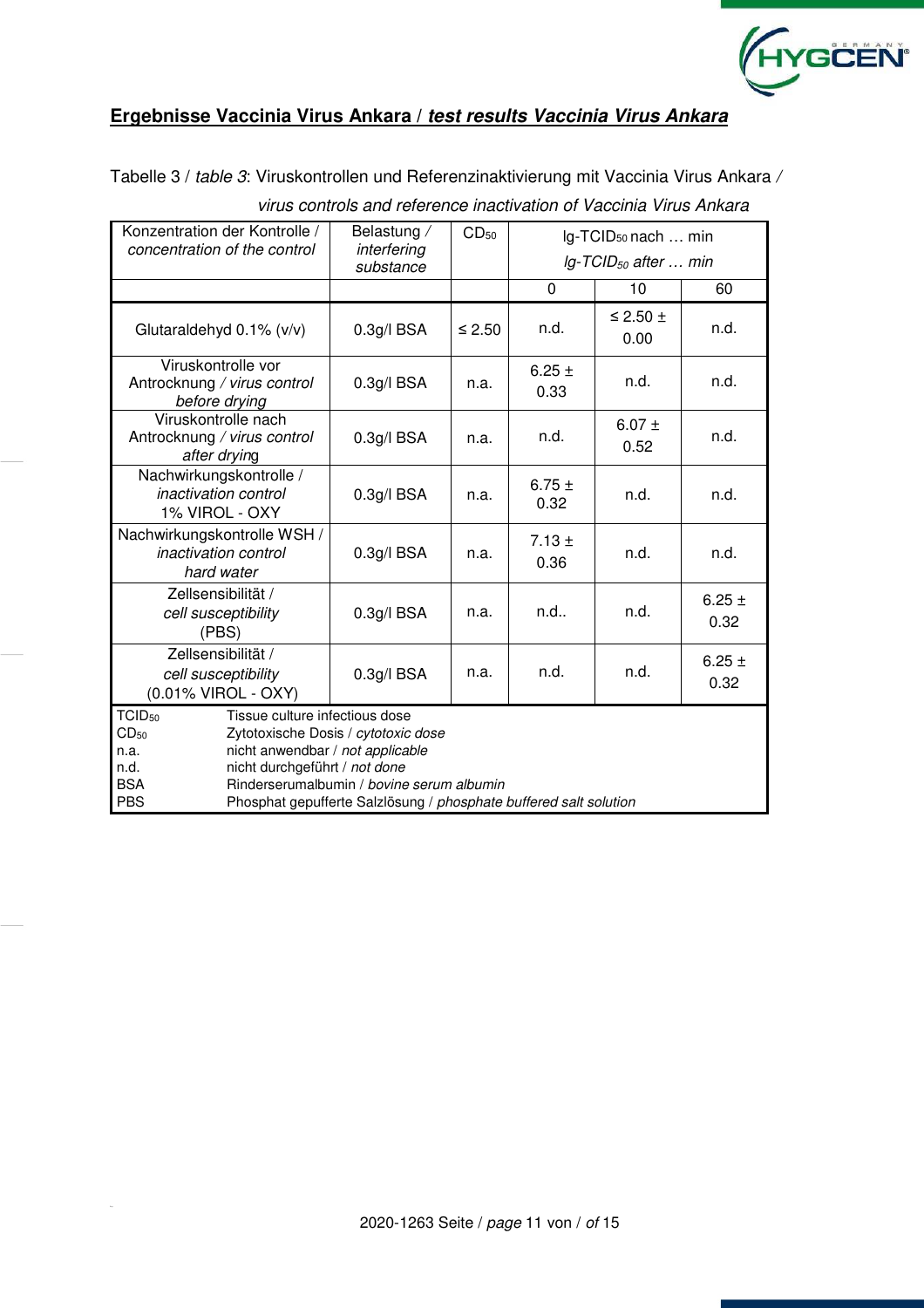



inactivation of Vaccinia Virus Ankara by VIROL - OXY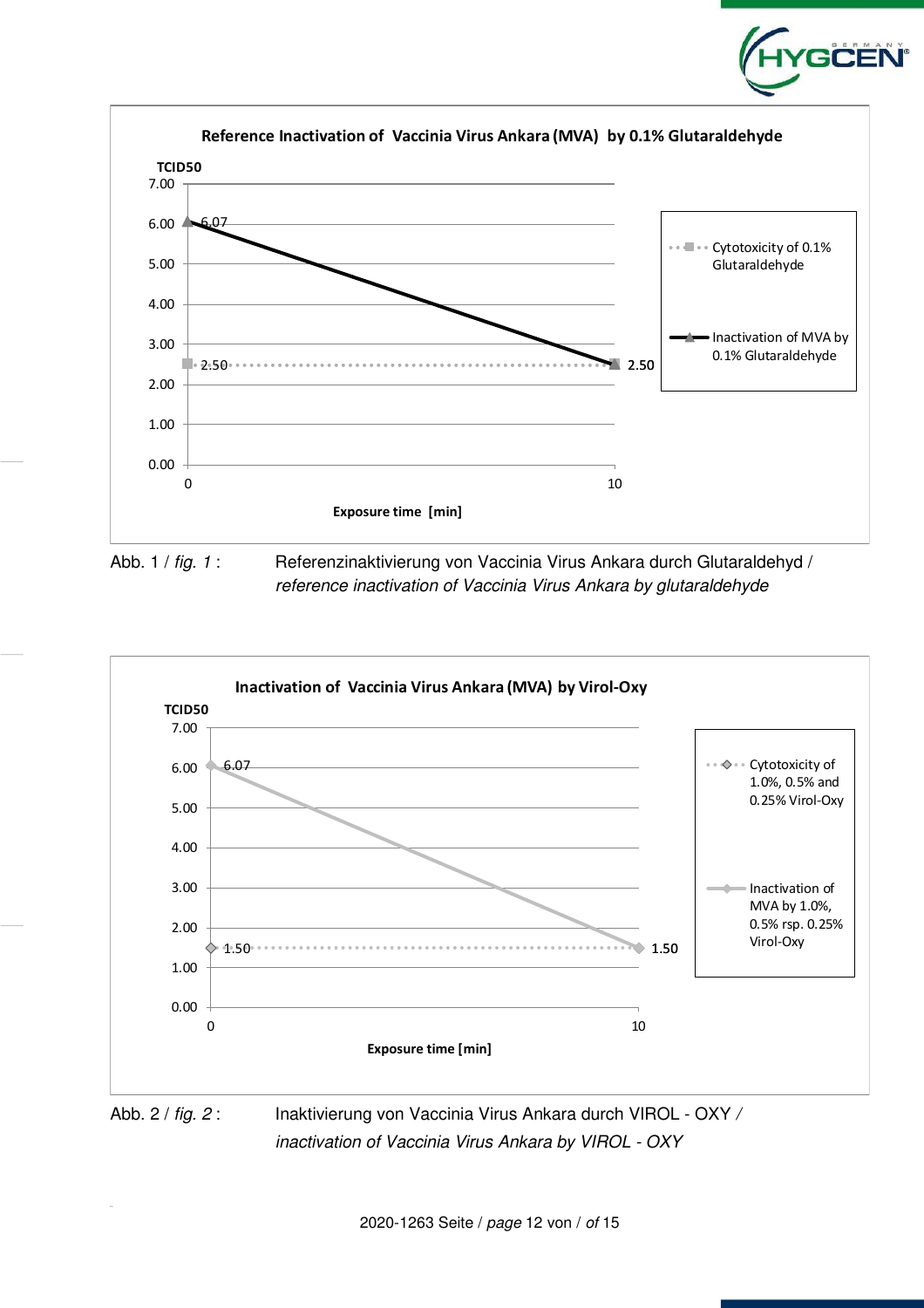

# **Verifizierung des Verfahrens /** *verification of the methodology*

| Zytotoxizität / cytotoxicity:                    | Das 1%, 0,5% und 0,25%ige Produkt VIROL - OXY zeigte bei einer<br>Verdünnung von $10^{-1}$ (1,50 CD <sub>50</sub> ) keinen zytotoxischen Effekt.<br>Dies stört folglich die erforderlichen Verdünnungen zum Nachweis<br>einer viruziden Wirkung. |
|--------------------------------------------------|--------------------------------------------------------------------------------------------------------------------------------------------------------------------------------------------------------------------------------------------------|
|                                                  | Samples with 1%, 0.5% and 0.25% of the product VIROL - OXY<br>showed no cytotoxic effect at a dilution of $10^{-1}$ (1.50 CD <sub>50</sub> ).<br>Therefore this does affect the dilutions needed to demonstrate the<br>virucidal activity.       |
| Viruskontrolle /                                 |                                                                                                                                                                                                                                                  |
| virus control:                                   | Der mittlere Virustiter nach Antrocknung für das Vaccinia Virus<br>Ankara betrug $6,07 \pm 0,52$ TCID <sub>50</sub> .                                                                                                                            |
|                                                  | Die nachweisbare Titerreduktion betrug somit $\geq 4$ lg.                                                                                                                                                                                        |
|                                                  | The mean virus titre after drying for Vaccinia Virus Ankara was<br>6.07 ± 0.52 TCID <sub>50</sub> .<br>The detectable titre reduction was $\geq 4$ lg.                                                                                           |
| Zellsensibilität /                               |                                                                                                                                                                                                                                                  |
| cell susceptibility:                             | Die vergleichende Virustitration auf vorbehandelten und nicht<br>vorbehandelten Zellen zeigte einen Unterschied von<br>< 1lg Stufen.                                                                                                             |
|                                                  | The comparative virus titration on pretreated cells and not pretreated<br>cells showed a difference $<$ 1lg units of the virus titre.                                                                                                            |
| Referenzinaktivierung /                          |                                                                                                                                                                                                                                                  |
| reference inactivation:                          | Der Reduktionsfaktor von 0,1% Glutaraldehyd betrug nach 10min<br>Einwirkungszeit $\geq$ 3,57lg.                                                                                                                                                  |
|                                                  | The reduction factor of 0.1% glutaraldehyde was $\geq$ 3.57lg after 10 min<br>contact time.                                                                                                                                                      |
| Nachwirkungskontrolle /<br>inactivation control: | Die vergleichende Virustitration der Nachwirkungskontrolle und der<br>Viruskontrolle zeigte einen Unterschied von ≤ 0,5lg Stufen.                                                                                                                |
|                                                  | The comparative virus titration of the control of efficiency of<br>suppression of samples activity and the virus control showed a<br>difference of $\leq 0.5$ lg units.                                                                          |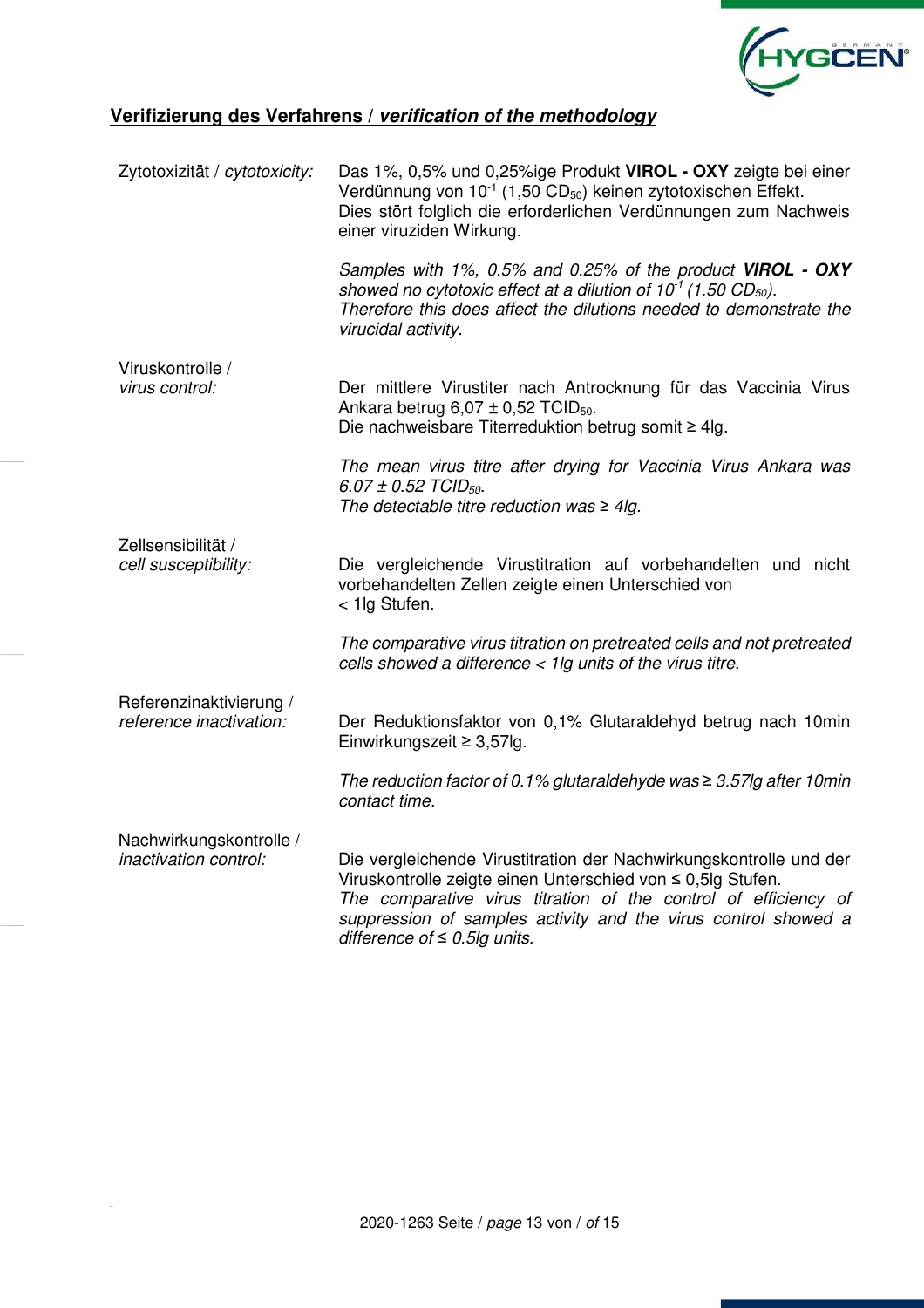

# **Schlussfolgerung** */ conclusion***:**

Nach einer Einwirkzeit von 10min mit dem 1%, 0,5% und 0,25%igen Produkt **VIROL - OXY** unter niedriger Belastung bei 20°C konnte keine Vermehrung von Vaccinia Virus Ankara in Kulturen von BHK-21 Zellen nachgewiesen werden.

Die erforderliche Titerreduktion von ≥ 4lg Stufen konnte nachgewiesen werden.

After an exposure time of 10min with 1%, 0.5% and 0.25% of the product *VIROL - OXY* under clean conditions at 20°C no replication of Vaccinia Virus Ankara could be detected in cultures of BHK-21 cells.

The required titre reduction of *≥* 4lg units could be demonstrated.

| Archivierung: | Eine Ausfertigung des Berichtes wird zusammen mit den<br>Rohdaten im Archiv des Auftragnehmers aufbewahrt.                                                                                   |
|---------------|----------------------------------------------------------------------------------------------------------------------------------------------------------------------------------------------|
| archiving:    | A copy of the test report will be kept together with the raw<br>data in the contractor's archive.                                                                                            |
| Hinweis:      | Die Prüfergebnisse beziehen sich ausschließlich auf die<br>genannten Prüfprodukte. Auszugsweise Wiedergabe dieses<br>Berichtes nur mit schriftlicher Genehmigung der HygCen<br>Germany GmbH. |
| note:         | The test results refer only to the named test samples.<br>Reproduction of any part of this report requires the written<br>permission of HygCen Germany GmbH.                                 |

Dr. med. univ. S. Werner **Dipl. Umweltwiss. J. Köhnlein** Head of Scientific-Technical Affairs **Example 20** Division manager Microbiological Test Methods

 $10L$